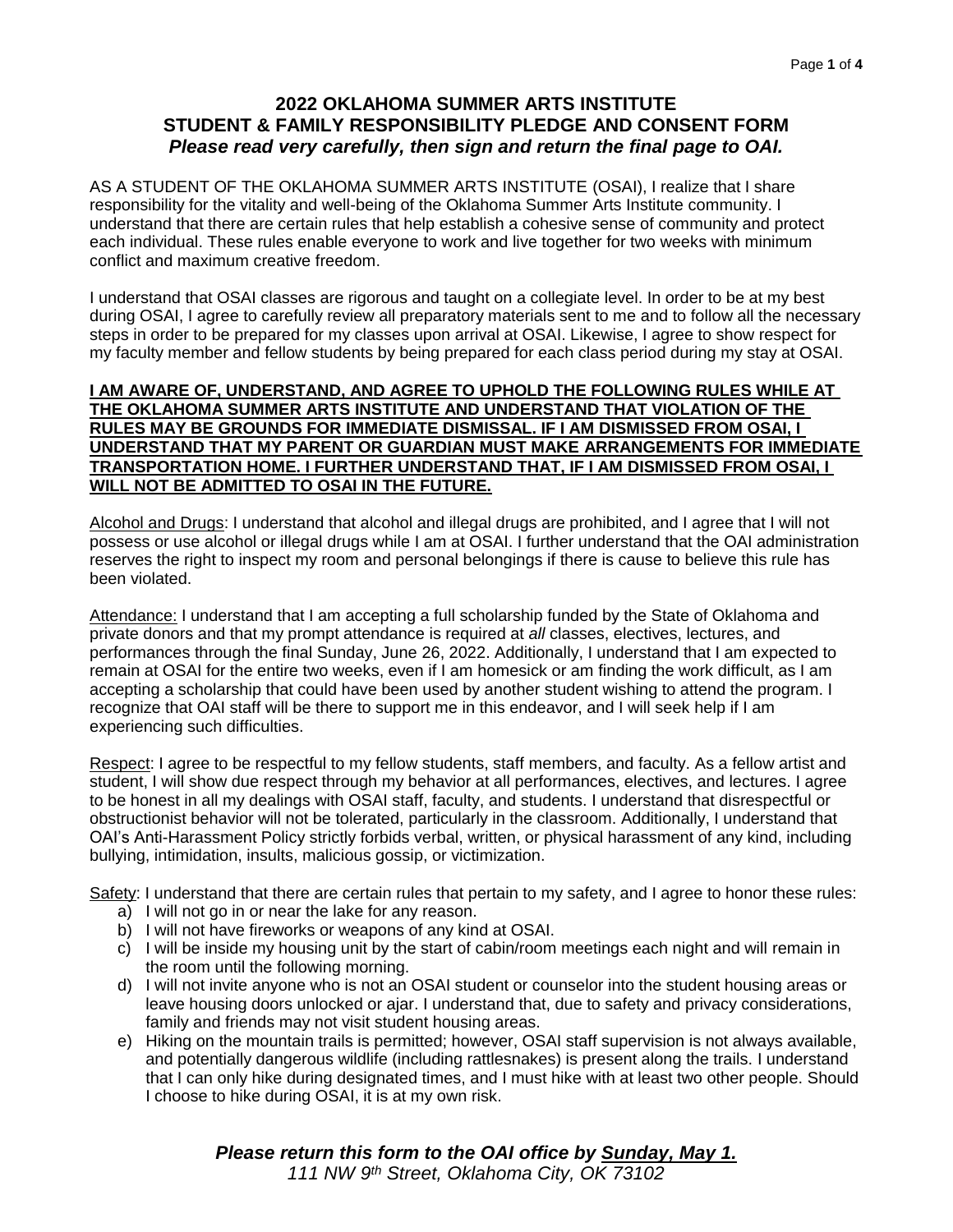Theft and Damage: I understand that I will be held financially responsible for any damage to property that I might cause while attending OSAI, including graffiti. I also agree that I will respect the personal property of students, faculty, and staff of OSAI, as well as employees of Quartz Mountain State Park & Lodge. Classroom and living spaces at Quartz Mountain can be crowded. As such, I understand the need to be respectful of belongings of others, and I will not search through or tamper with anyone else's property.

#### Transportation:

- a) I will only ride in authorized OAI vehicles and will not get in a vehicle with anyone other than identified OAI faculty/staff.
- b) If I drive my own car to OSAI, I will turn my keys over to the Director of Security & Transportation, and I will not use my car for the duration of OSAI.
- c) I will not leave the Quartz Mountain campus grounds (except for authorized class field trips) without permission from my parent/guardian *and* the OAI President or the Director of Programs.

#### **CONSENT TO USE INFORMATION, PHOTOGRAPHS, AND RECORDINGS FOR PUBLICITY PURPOSES:**

By signing this form, I grant permission to the Oklahoma Arts Institute to use my name and written comments in public relations efforts for the Institute. I also grant my permission for the Institute to use my name, written comments, and likeness, including any audio recordings, video footage, or still photographs of me taken during OSAI, in publicity for the Institute.

### **CONSENT TO OWNERSHIP AND USE OF STUDENT WORK:**

Creative Writing Students: By signing this form, I acknowledge that my writing may be selected to be published in an anthology produced by the Oklahoma Arts Institute. If selected for the anthology, I understand that all ownership rights to the anthology itself shall belong to the Institute and further that the Oklahoma Arts Institute may exercise ownership of the anthology in any manner it chooses, to include transfer or sale of the anthology for the benefit of the Institute. I grant the Institute a non-exclusive license to use any work/s I create while attending OSAI for PR, development, promotional, or other purposes, and I consent to the use of my name and comments in press releases and media presentations about my work.

Drawing & Painting Students: By signing this form, I grant permission to the Oklahoma Arts Institute to exhibit my work at museums, galleries, and other sites statewide. I consent to the use of my name and comments in press releases and media presentations about my work/s. I understand that any work/s I create while attending OSAI will belong to the Institute, unless the Oklahoma Arts Institute specifically relinquishes its right to such ownership. I further understand that the Institute may exercise its ownership of the work/s in any manner it chooses, including maintaining the work/s in its permanent art collection or transferring or selling the work/s for the benefit of the Institute. If the Institute exercises ownership over an original drawing or painting, I will be provided with a digital copy of my work for my portfolio. I further understand that I may not negotiate the sale of my artwork during OSAI.

Film & Video Students: By signing this form, I acknowledge that original films/videos produced at OSAI will be placed in the Oklahoma Arts Institute film & video archives and will be exhibited as determined by the Institute. I understand that the work will belong to the Oklahoma Arts Institute and further that the Institute may exercise ownership of the work/s in any manner it chooses, to include transfer or sale of the work/s for the benefit of the Institute. I further understand that I must seek permission from the Oklahoma Arts Institute in order to submit any films made at OSAI to festivals or contests.

Photography Students: By signing this form, I grant permission to the Oklahoma Arts Institute to exhibit my work at museums, galleries, and other sites statewide. I also grant the Institute a non-exclusive license to use the work/s I create while attending OSAI. I understand the Institute may exercise that license in any manner it chooses, including for PR, promotional or marketing purposes, and may maintain the work/s in its permanent art collection, publish the work/s, and/or reproduce the work/s for the benefit of the Institute. I further understand that I may not negotiate the sale of my artwork during OSAI.

> *Please return this form to the OAI office by Sunday, May 1. 111 NW 9th Street, Oklahoma City, OK 73102*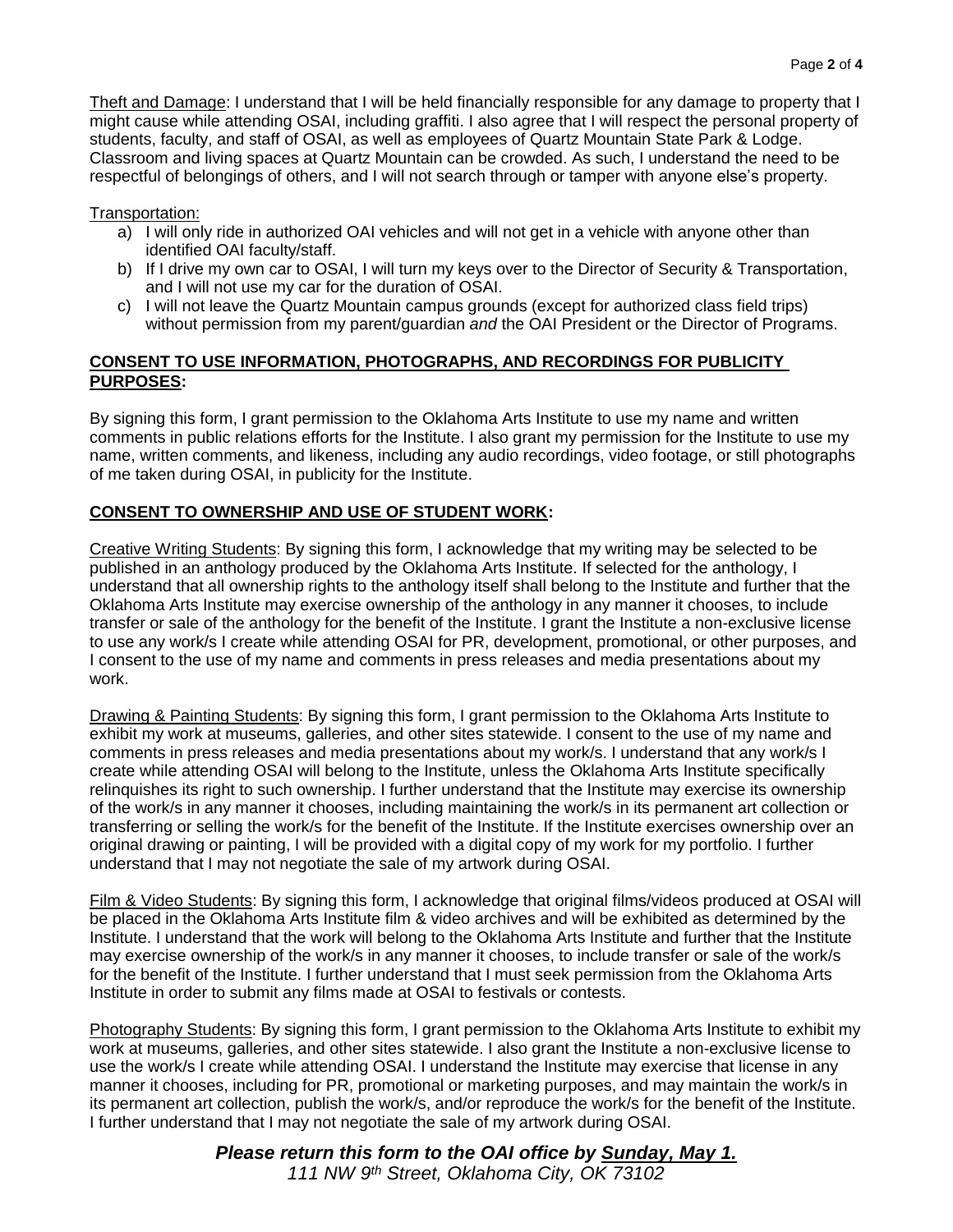#### **ASSUMPTION OF RISK, RELEASE, WAIVER OF LIABILITY AND INDEMNIFICATION AGREEMENT RELATED TO COVID-19:**

OAI recognizes that COVID-19 and its variants ("COVID-19") still present a significant concern. OAI will continue to track and refine its contagious illness policy in accordance with federal, state, and industry guidelines in order to mitigate the impact of COVID-19 on the OSAI community. While OAI plans to implement reasonable precautions in order to reduce the spread of COVID-19 and other contagious illnesses, I understand OAI cannot guarantee that its participants or others, including family members, will not become infected with COVID-19, and I hereby agree as follows:

- 1. I understand that risks associated with COVID-19 cannot be eliminated entirely. Although reasonable precautions will be taken, I also understand that participants may become infected with COVID-19. I also understand the health risks associated with COVID-19 infection including potential exposure to others, including family members.
- 2. I expressly agree to accept and assume all risks associated with COVID-19 related to my participation in OSAI. I have elected to participate in OSAI despite the possible risks of COVID-19.
- 3. I understand that the Institute reserves the right to isolate, remove, quarantine, and/or dismiss me for COVID-19 reasons and to take all reasonable steps to maintain and protect my health and wellbeing, as well as that of the entire OSAI community.
- 4. **I HEREBY VOLUNTARILY RELEASE, WAIVE, AND FOREVER DISCHARGE ANY AND ALL CLAIMS AGAINST THE OKLAHOMA ARTS INSTITUTE, ITS BOARD OF DIRECTORS, OFFICERS, EMPLOYEES, VOLUNTEERS, AGENTS AND ALL OTHER PERSONS OR ENTITIES AFFILIATED WITH THE INSTITUTE OR ACTING ON ITS BEHALF THAT RELATE IN ANY WAY TO COVID-19, INCLUDING BUT NOT LIMITED TO ANY CLAIM ARISING FROM OR RELATING TO MY EXPOSURE TO, INFECTION WITH, OR OTHER HARM RELATED TO COVID-19 WHILE PARTICIPATING IN OSAI AND/OR FOLLOWING PARTICIPATION IN OSAI, AND ALSO INCLUDING HARM RELATED TO MY FAMILY MEMBERS DUE TO SPREAD OF COVID-19. I FURTHER AGREE TO REIMBURSE THE OKLAHOMA ARTS INSTITUTE FOR ATTORNEY FEES INCURRED RELATED TO ENFORCING THIS WAIVER PROVISION.**